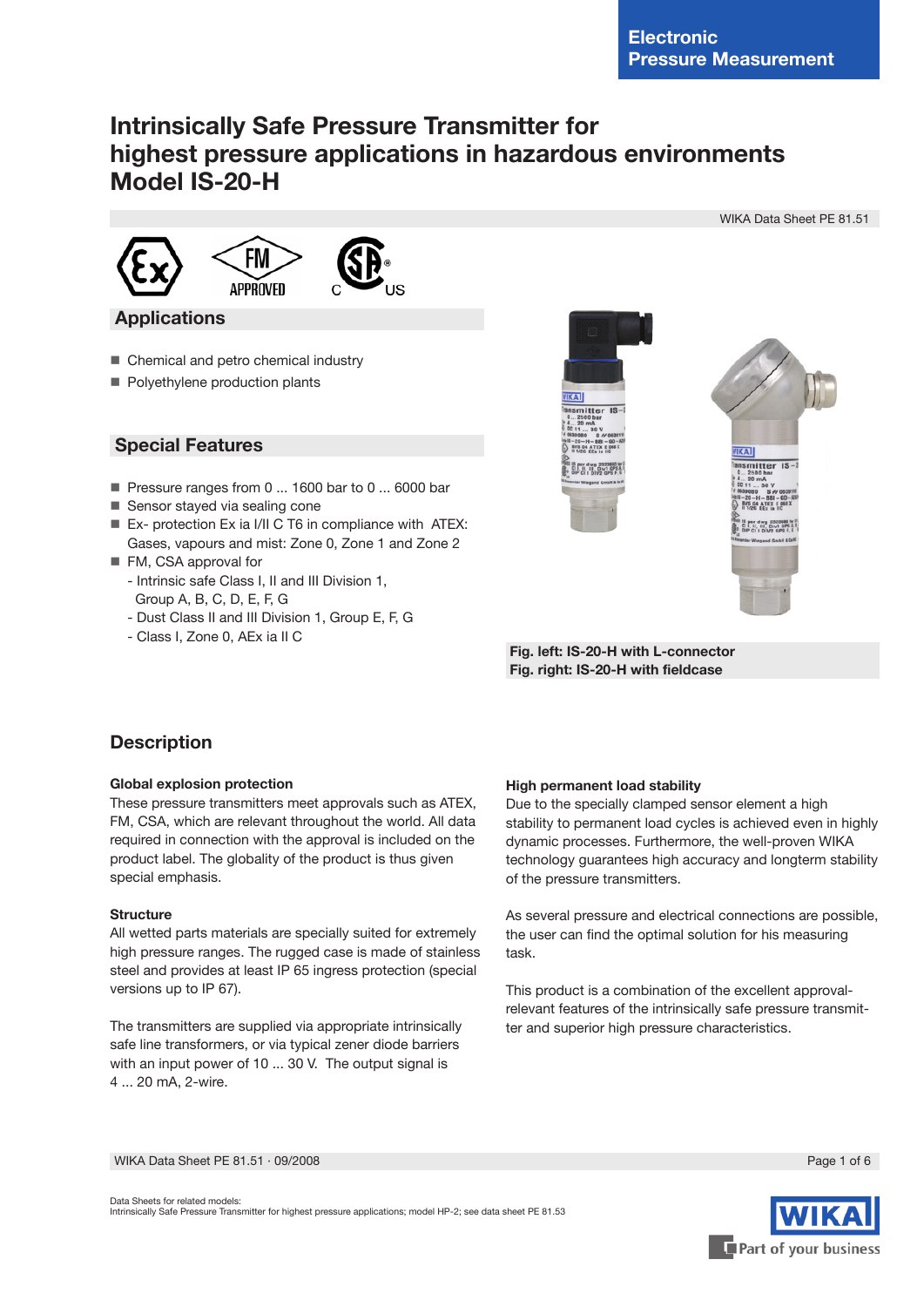# **Specifications Model IS-20-H**

**Specifications without model designation apply for all models.**

| 2500<br>4000<br>5000<br>6000<br>1600<br>Pressure ranges<br>bar<br>6000<br>Over pressure safety<br>2300<br>3500<br>5000<br>7000<br>bar<br>4000<br>8000<br>10000<br><b>Burst pressure</b><br>6000<br>11000<br>bar<br><b>Materials</b><br>■ Wetted part<br>Stainless steel<br>$\blacksquare$ Case<br>Stainless steel<br>Power supply U <sub>B</sub><br>U <sub>B</sub> in VDC<br>» Model IS-20-H<br>1030<br>1130<br>» Model IS-20-H with fieldcase<br>4  20 mA, 2-wire<br>Signal output and<br>maximum ohmic load RA<br>R <sub>A</sub> in Ohm<br>» Model IS-20-H<br>$R_A \leq (U_B - 10 \text{ V}) / 0.02 \text{ A}$ - (length of flying leads in m x 0.14 Ohm)<br>$R_A \leq (U_B - 11 V) / 0.02 A$<br>» Model IS-20-H with fieldcase<br>Test circuit signal / max. load RA<br>$R_A \le 15$ Ohm (only model IS-20-H with fieldcase)<br>$\%$<br>± 5 using potentiometers inside the instrument<br>Adjustability zero/span<br>Response time (10  90 %)<br>$\leq 1$<br>ms<br>W<br>Power Pi<br>1 (750 mW with approval for Category 1D)<br>Insulation complies with EN 60079-11<br>Insulation voltage<br>$\frac{0}{6}$<br>$\leq 0.25$<br>(BFSL)<br>Accuracy<br>$\leq 0.5$ <sup>1)</sup><br>% of span<br><sup>1)</sup> Including non-linearity, hysteresis, zero point and full scale error (corresponds to error of<br>measurement per IEC 61298-2)<br>Adjusted in vertical mounting position with lower pressure connection<br>$\leq 0.2$<br>(BFSL) according to IEC 61298-2<br>Non-linearity<br>% of span<br>% of span<br>$\leq 0.1$<br>Non-repeatability<br>$\leq 0.2$<br>(at reference conditions)<br>1-year stability<br>% of span<br>Permissible temperature of<br>$\blacksquare$ Medium <sup>2) 4)</sup><br>-20  +80 °C <sup>3)</sup><br>$-4+176$ °F $^{3)}$<br>$\blacksquare$ Ambience 2) 4)<br>$-20+80 °C$ <sup>3)</sup><br>$-4$ +176 °F $^{3)}$<br>Storage <sup>2)</sup><br>$-30$ $+105$ °C<br>-22  +221 °F<br><sup>2)</sup> Also complies with EN 50178, Tab. 7, Operation (C) $4K4H$ , Storage (D) 1K4, Transport (E) 2K3<br>3) Other temperature ranges are possible, depending on the electrical connection; see EC-type<br>examination certificate, e.g. -30  +105 °C / -22  +221 °F and table page 5.<br>0  +80 °C<br>$+32$ $+176$ °F<br>Rated temperature range<br>Temperature coefficients within<br>rated temperature range<br>■ Mean TC of zero<br>$≤$ 0.2 / 10 K<br>% of span<br>Mean TC of range<br>$\leq$ 0.2 / 10 K<br>% of span<br>CE-conformity<br>Pressure equipment directive<br>97/23/EC<br><b>EMC</b> directive<br>2004/108/EC, EN 61 326 Emission (Group 1, Class B) and<br>Immunity (industrial locations)<br>Directive ATEX of equipment<br>intended for use in potentially<br>94/9/EC<br>explosive atmospheres<br>Category <sup>4)</sup> 1/2G, 2G, M1, M2 |               |             |  |  |  |  |  |
|-------------------------------------------------------------------------------------------------------------------------------------------------------------------------------------------------------------------------------------------------------------------------------------------------------------------------------------------------------------------------------------------------------------------------------------------------------------------------------------------------------------------------------------------------------------------------------------------------------------------------------------------------------------------------------------------------------------------------------------------------------------------------------------------------------------------------------------------------------------------------------------------------------------------------------------------------------------------------------------------------------------------------------------------------------------------------------------------------------------------------------------------------------------------------------------------------------------------------------------------------------------------------------------------------------------------------------------------------------------------------------------------------------------------------------------------------------------------------------------------------------------------------------------------------------------------------------------------------------------------------------------------------------------------------------------------------------------------------------------------------------------------------------------------------------------------------------------------------------------------------------------------------------------------------------------------------------------------------------------------------------------------------------------------------------------------------------------------------------------------------------------------------------------------------------------------------------------------------------------------------------------------------------------------------------------------------------------------------------------------------------------------------------------------------------------------------------------------------------------------------------------------------------------------------------------------------------------------------------------------------------------------------------------------------------------------------------------------------------------------------------------------------------------|---------------|-------------|--|--|--|--|--|
|                                                                                                                                                                                                                                                                                                                                                                                                                                                                                                                                                                                                                                                                                                                                                                                                                                                                                                                                                                                                                                                                                                                                                                                                                                                                                                                                                                                                                                                                                                                                                                                                                                                                                                                                                                                                                                                                                                                                                                                                                                                                                                                                                                                                                                                                                                                                                                                                                                                                                                                                                                                                                                                                                                                                                                                     |               |             |  |  |  |  |  |
|                                                                                                                                                                                                                                                                                                                                                                                                                                                                                                                                                                                                                                                                                                                                                                                                                                                                                                                                                                                                                                                                                                                                                                                                                                                                                                                                                                                                                                                                                                                                                                                                                                                                                                                                                                                                                                                                                                                                                                                                                                                                                                                                                                                                                                                                                                                                                                                                                                                                                                                                                                                                                                                                                                                                                                                     |               |             |  |  |  |  |  |
|                                                                                                                                                                                                                                                                                                                                                                                                                                                                                                                                                                                                                                                                                                                                                                                                                                                                                                                                                                                                                                                                                                                                                                                                                                                                                                                                                                                                                                                                                                                                                                                                                                                                                                                                                                                                                                                                                                                                                                                                                                                                                                                                                                                                                                                                                                                                                                                                                                                                                                                                                                                                                                                                                                                                                                                     |               |             |  |  |  |  |  |
|                                                                                                                                                                                                                                                                                                                                                                                                                                                                                                                                                                                                                                                                                                                                                                                                                                                                                                                                                                                                                                                                                                                                                                                                                                                                                                                                                                                                                                                                                                                                                                                                                                                                                                                                                                                                                                                                                                                                                                                                                                                                                                                                                                                                                                                                                                                                                                                                                                                                                                                                                                                                                                                                                                                                                                                     |               |             |  |  |  |  |  |
|                                                                                                                                                                                                                                                                                                                                                                                                                                                                                                                                                                                                                                                                                                                                                                                                                                                                                                                                                                                                                                                                                                                                                                                                                                                                                                                                                                                                                                                                                                                                                                                                                                                                                                                                                                                                                                                                                                                                                                                                                                                                                                                                                                                                                                                                                                                                                                                                                                                                                                                                                                                                                                                                                                                                                                                     |               |             |  |  |  |  |  |
|                                                                                                                                                                                                                                                                                                                                                                                                                                                                                                                                                                                                                                                                                                                                                                                                                                                                                                                                                                                                                                                                                                                                                                                                                                                                                                                                                                                                                                                                                                                                                                                                                                                                                                                                                                                                                                                                                                                                                                                                                                                                                                                                                                                                                                                                                                                                                                                                                                                                                                                                                                                                                                                                                                                                                                                     |               |             |  |  |  |  |  |
|                                                                                                                                                                                                                                                                                                                                                                                                                                                                                                                                                                                                                                                                                                                                                                                                                                                                                                                                                                                                                                                                                                                                                                                                                                                                                                                                                                                                                                                                                                                                                                                                                                                                                                                                                                                                                                                                                                                                                                                                                                                                                                                                                                                                                                                                                                                                                                                                                                                                                                                                                                                                                                                                                                                                                                                     |               |             |  |  |  |  |  |
|                                                                                                                                                                                                                                                                                                                                                                                                                                                                                                                                                                                                                                                                                                                                                                                                                                                                                                                                                                                                                                                                                                                                                                                                                                                                                                                                                                                                                                                                                                                                                                                                                                                                                                                                                                                                                                                                                                                                                                                                                                                                                                                                                                                                                                                                                                                                                                                                                                                                                                                                                                                                                                                                                                                                                                                     |               |             |  |  |  |  |  |
|                                                                                                                                                                                                                                                                                                                                                                                                                                                                                                                                                                                                                                                                                                                                                                                                                                                                                                                                                                                                                                                                                                                                                                                                                                                                                                                                                                                                                                                                                                                                                                                                                                                                                                                                                                                                                                                                                                                                                                                                                                                                                                                                                                                                                                                                                                                                                                                                                                                                                                                                                                                                                                                                                                                                                                                     |               |             |  |  |  |  |  |
|                                                                                                                                                                                                                                                                                                                                                                                                                                                                                                                                                                                                                                                                                                                                                                                                                                                                                                                                                                                                                                                                                                                                                                                                                                                                                                                                                                                                                                                                                                                                                                                                                                                                                                                                                                                                                                                                                                                                                                                                                                                                                                                                                                                                                                                                                                                                                                                                                                                                                                                                                                                                                                                                                                                                                                                     |               |             |  |  |  |  |  |
|                                                                                                                                                                                                                                                                                                                                                                                                                                                                                                                                                                                                                                                                                                                                                                                                                                                                                                                                                                                                                                                                                                                                                                                                                                                                                                                                                                                                                                                                                                                                                                                                                                                                                                                                                                                                                                                                                                                                                                                                                                                                                                                                                                                                                                                                                                                                                                                                                                                                                                                                                                                                                                                                                                                                                                                     |               |             |  |  |  |  |  |
|                                                                                                                                                                                                                                                                                                                                                                                                                                                                                                                                                                                                                                                                                                                                                                                                                                                                                                                                                                                                                                                                                                                                                                                                                                                                                                                                                                                                                                                                                                                                                                                                                                                                                                                                                                                                                                                                                                                                                                                                                                                                                                                                                                                                                                                                                                                                                                                                                                                                                                                                                                                                                                                                                                                                                                                     |               |             |  |  |  |  |  |
|                                                                                                                                                                                                                                                                                                                                                                                                                                                                                                                                                                                                                                                                                                                                                                                                                                                                                                                                                                                                                                                                                                                                                                                                                                                                                                                                                                                                                                                                                                                                                                                                                                                                                                                                                                                                                                                                                                                                                                                                                                                                                                                                                                                                                                                                                                                                                                                                                                                                                                                                                                                                                                                                                                                                                                                     |               |             |  |  |  |  |  |
|                                                                                                                                                                                                                                                                                                                                                                                                                                                                                                                                                                                                                                                                                                                                                                                                                                                                                                                                                                                                                                                                                                                                                                                                                                                                                                                                                                                                                                                                                                                                                                                                                                                                                                                                                                                                                                                                                                                                                                                                                                                                                                                                                                                                                                                                                                                                                                                                                                                                                                                                                                                                                                                                                                                                                                                     |               |             |  |  |  |  |  |
|                                                                                                                                                                                                                                                                                                                                                                                                                                                                                                                                                                                                                                                                                                                                                                                                                                                                                                                                                                                                                                                                                                                                                                                                                                                                                                                                                                                                                                                                                                                                                                                                                                                                                                                                                                                                                                                                                                                                                                                                                                                                                                                                                                                                                                                                                                                                                                                                                                                                                                                                                                                                                                                                                                                                                                                     |               |             |  |  |  |  |  |
|                                                                                                                                                                                                                                                                                                                                                                                                                                                                                                                                                                                                                                                                                                                                                                                                                                                                                                                                                                                                                                                                                                                                                                                                                                                                                                                                                                                                                                                                                                                                                                                                                                                                                                                                                                                                                                                                                                                                                                                                                                                                                                                                                                                                                                                                                                                                                                                                                                                                                                                                                                                                                                                                                                                                                                                     |               |             |  |  |  |  |  |
|                                                                                                                                                                                                                                                                                                                                                                                                                                                                                                                                                                                                                                                                                                                                                                                                                                                                                                                                                                                                                                                                                                                                                                                                                                                                                                                                                                                                                                                                                                                                                                                                                                                                                                                                                                                                                                                                                                                                                                                                                                                                                                                                                                                                                                                                                                                                                                                                                                                                                                                                                                                                                                                                                                                                                                                     |               |             |  |  |  |  |  |
|                                                                                                                                                                                                                                                                                                                                                                                                                                                                                                                                                                                                                                                                                                                                                                                                                                                                                                                                                                                                                                                                                                                                                                                                                                                                                                                                                                                                                                                                                                                                                                                                                                                                                                                                                                                                                                                                                                                                                                                                                                                                                                                                                                                                                                                                                                                                                                                                                                                                                                                                                                                                                                                                                                                                                                                     |               |             |  |  |  |  |  |
|                                                                                                                                                                                                                                                                                                                                                                                                                                                                                                                                                                                                                                                                                                                                                                                                                                                                                                                                                                                                                                                                                                                                                                                                                                                                                                                                                                                                                                                                                                                                                                                                                                                                                                                                                                                                                                                                                                                                                                                                                                                                                                                                                                                                                                                                                                                                                                                                                                                                                                                                                                                                                                                                                                                                                                                     |               |             |  |  |  |  |  |
|                                                                                                                                                                                                                                                                                                                                                                                                                                                                                                                                                                                                                                                                                                                                                                                                                                                                                                                                                                                                                                                                                                                                                                                                                                                                                                                                                                                                                                                                                                                                                                                                                                                                                                                                                                                                                                                                                                                                                                                                                                                                                                                                                                                                                                                                                                                                                                                                                                                                                                                                                                                                                                                                                                                                                                                     |               |             |  |  |  |  |  |
|                                                                                                                                                                                                                                                                                                                                                                                                                                                                                                                                                                                                                                                                                                                                                                                                                                                                                                                                                                                                                                                                                                                                                                                                                                                                                                                                                                                                                                                                                                                                                                                                                                                                                                                                                                                                                                                                                                                                                                                                                                                                                                                                                                                                                                                                                                                                                                                                                                                                                                                                                                                                                                                                                                                                                                                     |               |             |  |  |  |  |  |
|                                                                                                                                                                                                                                                                                                                                                                                                                                                                                                                                                                                                                                                                                                                                                                                                                                                                                                                                                                                                                                                                                                                                                                                                                                                                                                                                                                                                                                                                                                                                                                                                                                                                                                                                                                                                                                                                                                                                                                                                                                                                                                                                                                                                                                                                                                                                                                                                                                                                                                                                                                                                                                                                                                                                                                                     |               |             |  |  |  |  |  |
|                                                                                                                                                                                                                                                                                                                                                                                                                                                                                                                                                                                                                                                                                                                                                                                                                                                                                                                                                                                                                                                                                                                                                                                                                                                                                                                                                                                                                                                                                                                                                                                                                                                                                                                                                                                                                                                                                                                                                                                                                                                                                                                                                                                                                                                                                                                                                                                                                                                                                                                                                                                                                                                                                                                                                                                     |               |             |  |  |  |  |  |
|                                                                                                                                                                                                                                                                                                                                                                                                                                                                                                                                                                                                                                                                                                                                                                                                                                                                                                                                                                                                                                                                                                                                                                                                                                                                                                                                                                                                                                                                                                                                                                                                                                                                                                                                                                                                                                                                                                                                                                                                                                                                                                                                                                                                                                                                                                                                                                                                                                                                                                                                                                                                                                                                                                                                                                                     |               |             |  |  |  |  |  |
|                                                                                                                                                                                                                                                                                                                                                                                                                                                                                                                                                                                                                                                                                                                                                                                                                                                                                                                                                                                                                                                                                                                                                                                                                                                                                                                                                                                                                                                                                                                                                                                                                                                                                                                                                                                                                                                                                                                                                                                                                                                                                                                                                                                                                                                                                                                                                                                                                                                                                                                                                                                                                                                                                                                                                                                     |               |             |  |  |  |  |  |
|                                                                                                                                                                                                                                                                                                                                                                                                                                                                                                                                                                                                                                                                                                                                                                                                                                                                                                                                                                                                                                                                                                                                                                                                                                                                                                                                                                                                                                                                                                                                                                                                                                                                                                                                                                                                                                                                                                                                                                                                                                                                                                                                                                                                                                                                                                                                                                                                                                                                                                                                                                                                                                                                                                                                                                                     |               |             |  |  |  |  |  |
|                                                                                                                                                                                                                                                                                                                                                                                                                                                                                                                                                                                                                                                                                                                                                                                                                                                                                                                                                                                                                                                                                                                                                                                                                                                                                                                                                                                                                                                                                                                                                                                                                                                                                                                                                                                                                                                                                                                                                                                                                                                                                                                                                                                                                                                                                                                                                                                                                                                                                                                                                                                                                                                                                                                                                                                     |               |             |  |  |  |  |  |
|                                                                                                                                                                                                                                                                                                                                                                                                                                                                                                                                                                                                                                                                                                                                                                                                                                                                                                                                                                                                                                                                                                                                                                                                                                                                                                                                                                                                                                                                                                                                                                                                                                                                                                                                                                                                                                                                                                                                                                                                                                                                                                                                                                                                                                                                                                                                                                                                                                                                                                                                                                                                                                                                                                                                                                                     |               |             |  |  |  |  |  |
|                                                                                                                                                                                                                                                                                                                                                                                                                                                                                                                                                                                                                                                                                                                                                                                                                                                                                                                                                                                                                                                                                                                                                                                                                                                                                                                                                                                                                                                                                                                                                                                                                                                                                                                                                                                                                                                                                                                                                                                                                                                                                                                                                                                                                                                                                                                                                                                                                                                                                                                                                                                                                                                                                                                                                                                     |               |             |  |  |  |  |  |
|                                                                                                                                                                                                                                                                                                                                                                                                                                                                                                                                                                                                                                                                                                                                                                                                                                                                                                                                                                                                                                                                                                                                                                                                                                                                                                                                                                                                                                                                                                                                                                                                                                                                                                                                                                                                                                                                                                                                                                                                                                                                                                                                                                                                                                                                                                                                                                                                                                                                                                                                                                                                                                                                                                                                                                                     |               |             |  |  |  |  |  |
|                                                                                                                                                                                                                                                                                                                                                                                                                                                                                                                                                                                                                                                                                                                                                                                                                                                                                                                                                                                                                                                                                                                                                                                                                                                                                                                                                                                                                                                                                                                                                                                                                                                                                                                                                                                                                                                                                                                                                                                                                                                                                                                                                                                                                                                                                                                                                                                                                                                                                                                                                                                                                                                                                                                                                                                     |               |             |  |  |  |  |  |
|                                                                                                                                                                                                                                                                                                                                                                                                                                                                                                                                                                                                                                                                                                                                                                                                                                                                                                                                                                                                                                                                                                                                                                                                                                                                                                                                                                                                                                                                                                                                                                                                                                                                                                                                                                                                                                                                                                                                                                                                                                                                                                                                                                                                                                                                                                                                                                                                                                                                                                                                                                                                                                                                                                                                                                                     |               |             |  |  |  |  |  |
|                                                                                                                                                                                                                                                                                                                                                                                                                                                                                                                                                                                                                                                                                                                                                                                                                                                                                                                                                                                                                                                                                                                                                                                                                                                                                                                                                                                                                                                                                                                                                                                                                                                                                                                                                                                                                                                                                                                                                                                                                                                                                                                                                                                                                                                                                                                                                                                                                                                                                                                                                                                                                                                                                                                                                                                     |               |             |  |  |  |  |  |
|                                                                                                                                                                                                                                                                                                                                                                                                                                                                                                                                                                                                                                                                                                                                                                                                                                                                                                                                                                                                                                                                                                                                                                                                                                                                                                                                                                                                                                                                                                                                                                                                                                                                                                                                                                                                                                                                                                                                                                                                                                                                                                                                                                                                                                                                                                                                                                                                                                                                                                                                                                                                                                                                                                                                                                                     |               |             |  |  |  |  |  |
|                                                                                                                                                                                                                                                                                                                                                                                                                                                                                                                                                                                                                                                                                                                                                                                                                                                                                                                                                                                                                                                                                                                                                                                                                                                                                                                                                                                                                                                                                                                                                                                                                                                                                                                                                                                                                                                                                                                                                                                                                                                                                                                                                                                                                                                                                                                                                                                                                                                                                                                                                                                                                                                                                                                                                                                     |               |             |  |  |  |  |  |
|                                                                                                                                                                                                                                                                                                                                                                                                                                                                                                                                                                                                                                                                                                                                                                                                                                                                                                                                                                                                                                                                                                                                                                                                                                                                                                                                                                                                                                                                                                                                                                                                                                                                                                                                                                                                                                                                                                                                                                                                                                                                                                                                                                                                                                                                                                                                                                                                                                                                                                                                                                                                                                                                                                                                                                                     |               |             |  |  |  |  |  |
|                                                                                                                                                                                                                                                                                                                                                                                                                                                                                                                                                                                                                                                                                                                                                                                                                                                                                                                                                                                                                                                                                                                                                                                                                                                                                                                                                                                                                                                                                                                                                                                                                                                                                                                                                                                                                                                                                                                                                                                                                                                                                                                                                                                                                                                                                                                                                                                                                                                                                                                                                                                                                                                                                                                                                                                     |               |             |  |  |  |  |  |
|                                                                                                                                                                                                                                                                                                                                                                                                                                                                                                                                                                                                                                                                                                                                                                                                                                                                                                                                                                                                                                                                                                                                                                                                                                                                                                                                                                                                                                                                                                                                                                                                                                                                                                                                                                                                                                                                                                                                                                                                                                                                                                                                                                                                                                                                                                                                                                                                                                                                                                                                                                                                                                                                                                                                                                                     |               |             |  |  |  |  |  |
|                                                                                                                                                                                                                                                                                                                                                                                                                                                                                                                                                                                                                                                                                                                                                                                                                                                                                                                                                                                                                                                                                                                                                                                                                                                                                                                                                                                                                                                                                                                                                                                                                                                                                                                                                                                                                                                                                                                                                                                                                                                                                                                                                                                                                                                                                                                                                                                                                                                                                                                                                                                                                                                                                                                                                                                     |               |             |  |  |  |  |  |
|                                                                                                                                                                                                                                                                                                                                                                                                                                                                                                                                                                                                                                                                                                                                                                                                                                                                                                                                                                                                                                                                                                                                                                                                                                                                                                                                                                                                                                                                                                                                                                                                                                                                                                                                                                                                                                                                                                                                                                                                                                                                                                                                                                                                                                                                                                                                                                                                                                                                                                                                                                                                                                                                                                                                                                                     |               |             |  |  |  |  |  |
|                                                                                                                                                                                                                                                                                                                                                                                                                                                                                                                                                                                                                                                                                                                                                                                                                                                                                                                                                                                                                                                                                                                                                                                                                                                                                                                                                                                                                                                                                                                                                                                                                                                                                                                                                                                                                                                                                                                                                                                                                                                                                                                                                                                                                                                                                                                                                                                                                                                                                                                                                                                                                                                                                                                                                                                     |               |             |  |  |  |  |  |
|                                                                                                                                                                                                                                                                                                                                                                                                                                                                                                                                                                                                                                                                                                                                                                                                                                                                                                                                                                                                                                                                                                                                                                                                                                                                                                                                                                                                                                                                                                                                                                                                                                                                                                                                                                                                                                                                                                                                                                                                                                                                                                                                                                                                                                                                                                                                                                                                                                                                                                                                                                                                                                                                                                                                                                                     |               |             |  |  |  |  |  |
|                                                                                                                                                                                                                                                                                                                                                                                                                                                                                                                                                                                                                                                                                                                                                                                                                                                                                                                                                                                                                                                                                                                                                                                                                                                                                                                                                                                                                                                                                                                                                                                                                                                                                                                                                                                                                                                                                                                                                                                                                                                                                                                                                                                                                                                                                                                                                                                                                                                                                                                                                                                                                                                                                                                                                                                     |               |             |  |  |  |  |  |
|                                                                                                                                                                                                                                                                                                                                                                                                                                                                                                                                                                                                                                                                                                                                                                                                                                                                                                                                                                                                                                                                                                                                                                                                                                                                                                                                                                                                                                                                                                                                                                                                                                                                                                                                                                                                                                                                                                                                                                                                                                                                                                                                                                                                                                                                                                                                                                                                                                                                                                                                                                                                                                                                                                                                                                                     |               |             |  |  |  |  |  |
|                                                                                                                                                                                                                                                                                                                                                                                                                                                                                                                                                                                                                                                                                                                                                                                                                                                                                                                                                                                                                                                                                                                                                                                                                                                                                                                                                                                                                                                                                                                                                                                                                                                                                                                                                                                                                                                                                                                                                                                                                                                                                                                                                                                                                                                                                                                                                                                                                                                                                                                                                                                                                                                                                                                                                                                     |               |             |  |  |  |  |  |
|                                                                                                                                                                                                                                                                                                                                                                                                                                                                                                                                                                                                                                                                                                                                                                                                                                                                                                                                                                                                                                                                                                                                                                                                                                                                                                                                                                                                                                                                                                                                                                                                                                                                                                                                                                                                                                                                                                                                                                                                                                                                                                                                                                                                                                                                                                                                                                                                                                                                                                                                                                                                                                                                                                                                                                                     |               |             |  |  |  |  |  |
|                                                                                                                                                                                                                                                                                                                                                                                                                                                                                                                                                                                                                                                                                                                                                                                                                                                                                                                                                                                                                                                                                                                                                                                                                                                                                                                                                                                                                                                                                                                                                                                                                                                                                                                                                                                                                                                                                                                                                                                                                                                                                                                                                                                                                                                                                                                                                                                                                                                                                                                                                                                                                                                                                                                                                                                     | Ex-protection | <b>ATEX</b> |  |  |  |  |  |
| Ex ia I/II C T4, Ex ia I/II C T5, Ex ia I/II C T6<br>Ignition protection type                                                                                                                                                                                                                                                                                                                                                                                                                                                                                                                                                                                                                                                                                                                                                                                                                                                                                                                                                                                                                                                                                                                                                                                                                                                                                                                                                                                                                                                                                                                                                                                                                                                                                                                                                                                                                                                                                                                                                                                                                                                                                                                                                                                                                                                                                                                                                                                                                                                                                                                                                                                                                                                                                                       |               |             |  |  |  |  |  |
| $4)$ Read the operating conditions and safety-relevant data in the EC-type examination                                                                                                                                                                                                                                                                                                                                                                                                                                                                                                                                                                                                                                                                                                                                                                                                                                                                                                                                                                                                                                                                                                                                                                                                                                                                                                                                                                                                                                                                                                                                                                                                                                                                                                                                                                                                                                                                                                                                                                                                                                                                                                                                                                                                                                                                                                                                                                                                                                                                                                                                                                                                                                                                                              |               |             |  |  |  |  |  |
| certificate in any case (BVS 04 ATEX E 068 X)                                                                                                                                                                                                                                                                                                                                                                                                                                                                                                                                                                                                                                                                                                                                                                                                                                                                                                                                                                                                                                                                                                                                                                                                                                                                                                                                                                                                                                                                                                                                                                                                                                                                                                                                                                                                                                                                                                                                                                                                                                                                                                                                                                                                                                                                                                                                                                                                                                                                                                                                                                                                                                                                                                                                       |               |             |  |  |  |  |  |
| FM, CSA<br>Class I, II and III<br>Ex-protection                                                                                                                                                                                                                                                                                                                                                                                                                                                                                                                                                                                                                                                                                                                                                                                                                                                                                                                                                                                                                                                                                                                                                                                                                                                                                                                                                                                                                                                                                                                                                                                                                                                                                                                                                                                                                                                                                                                                                                                                                                                                                                                                                                                                                                                                                                                                                                                                                                                                                                                                                                                                                                                                                                                                     |               |             |  |  |  |  |  |
| Ignition protection type<br>Intrinsic safe Class I, II, III Division 1,                                                                                                                                                                                                                                                                                                                                                                                                                                                                                                                                                                                                                                                                                                                                                                                                                                                                                                                                                                                                                                                                                                                                                                                                                                                                                                                                                                                                                                                                                                                                                                                                                                                                                                                                                                                                                                                                                                                                                                                                                                                                                                                                                                                                                                                                                                                                                                                                                                                                                                                                                                                                                                                                                                             |               |             |  |  |  |  |  |
| Group A, B, C, D, E, F, G and Class I, Zone 0 AEx ia II C                                                                                                                                                                                                                                                                                                                                                                                                                                                                                                                                                                                                                                                                                                                                                                                                                                                                                                                                                                                                                                                                                                                                                                                                                                                                                                                                                                                                                                                                                                                                                                                                                                                                                                                                                                                                                                                                                                                                                                                                                                                                                                                                                                                                                                                                                                                                                                                                                                                                                                                                                                                                                                                                                                                           |               |             |  |  |  |  |  |
| V/m<br>10<br>HF-immunity                                                                                                                                                                                                                                                                                                                                                                                                                                                                                                                                                                                                                                                                                                                                                                                                                                                                                                                                                                                                                                                                                                                                                                                                                                                                                                                                                                                                                                                                                                                                                                                                                                                                                                                                                                                                                                                                                                                                                                                                                                                                                                                                                                                                                                                                                                                                                                                                                                                                                                                                                                                                                                                                                                                                                            |               |             |  |  |  |  |  |
| <b>Burst</b><br>kV<br>2                                                                                                                                                                                                                                                                                                                                                                                                                                                                                                                                                                                                                                                                                                                                                                                                                                                                                                                                                                                                                                                                                                                                                                                                                                                                                                                                                                                                                                                                                                                                                                                                                                                                                                                                                                                                                                                                                                                                                                                                                                                                                                                                                                                                                                                                                                                                                                                                                                                                                                                                                                                                                                                                                                                                                             |               |             |  |  |  |  |  |
| Shock resistance<br>100 according to IEC 60068-2-27<br>(mechanical shock)<br>g                                                                                                                                                                                                                                                                                                                                                                                                                                                                                                                                                                                                                                                                                                                                                                                                                                                                                                                                                                                                                                                                                                                                                                                                                                                                                                                                                                                                                                                                                                                                                                                                                                                                                                                                                                                                                                                                                                                                                                                                                                                                                                                                                                                                                                                                                                                                                                                                                                                                                                                                                                                                                                                                                                      |               |             |  |  |  |  |  |
| Vibration resistance<br>5 according to IEC 60068-2-6<br>(vibration under resonance)<br>g                                                                                                                                                                                                                                                                                                                                                                                                                                                                                                                                                                                                                                                                                                                                                                                                                                                                                                                                                                                                                                                                                                                                                                                                                                                                                                                                                                                                                                                                                                                                                                                                                                                                                                                                                                                                                                                                                                                                                                                                                                                                                                                                                                                                                                                                                                                                                                                                                                                                                                                                                                                                                                                                                            |               |             |  |  |  |  |  |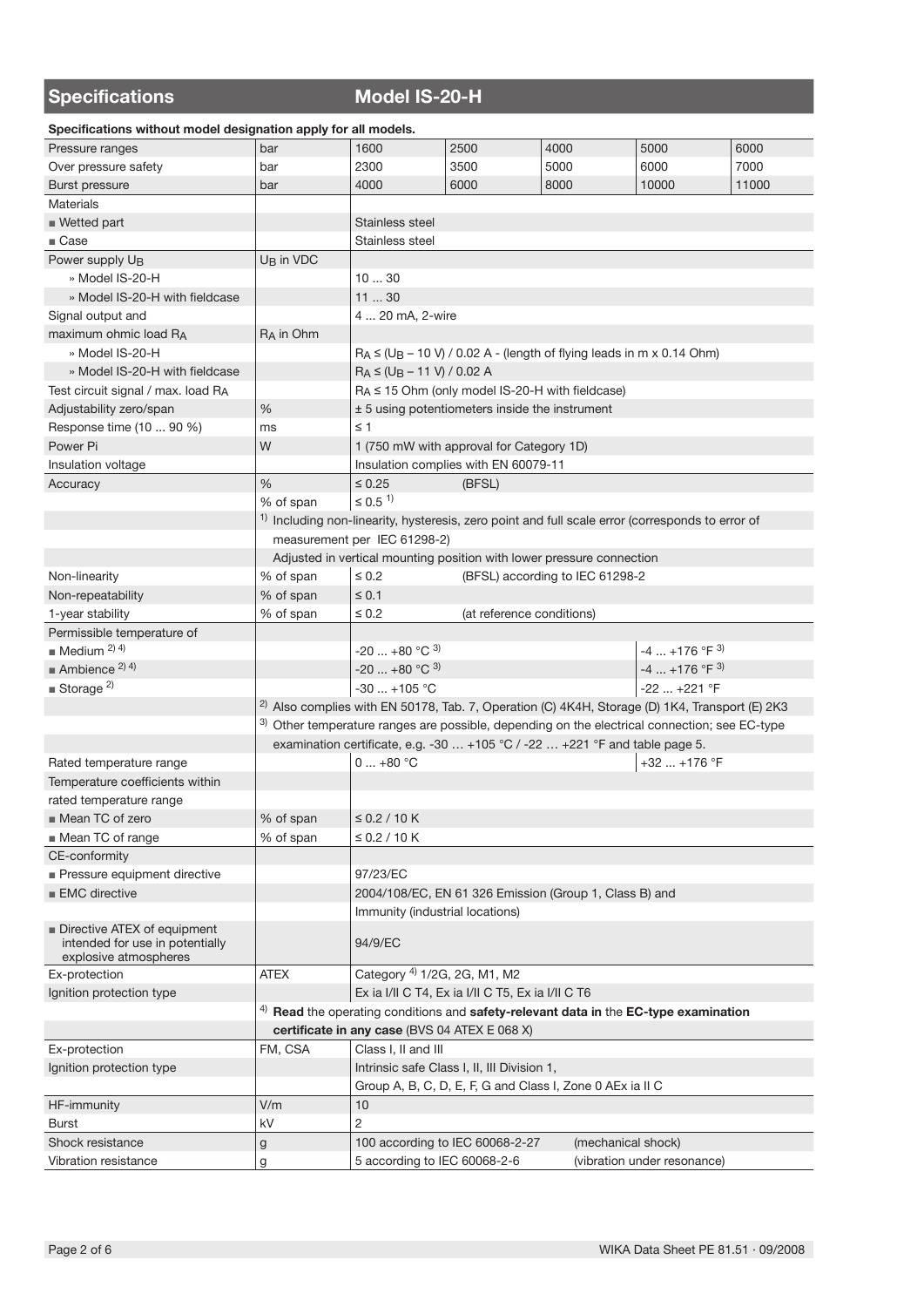| <b>Specifications</b>                      |    | Model IS-20-H    |
|--------------------------------------------|----|------------------|
| Wiring protection                          |    |                  |
| ■ Short-circuit proofness                  |    | Sig+ towards UB- |
| $\blacksquare$ Reverse polarity protection |    | UB+ towards UB-  |
| Weight                                     |    |                  |
| » Model IS-20-H                            | kg | Approx. 0.3      |
| » Model IS-20-H with fieldcase             | kg | Approx. 0.45     |

{ } Items in curved brackets are optional extras for additional price.

## **Model IS-20-H Output signal and admissible load**



| Output current (2-wire) |                                |  |  |
|-------------------------|--------------------------------|--|--|
| 4  20 mA:               | $RA \leq (UB - 10 V) / 0.02 A$ |  |  |

## **Model IS-20-H with fieldcase**



# Output current (2-wire) 4 ... 20 mA: RA ≤ (UB – 11 V) / 0.02 A





## **Calculation of operation temperatur:**

|                    |     | $\frac{1}{2} \left( \frac{1}{2} \left( \frac{1}{2} \left( \frac{1}{2} \left( \frac{1}{2} \left( \frac{1}{2} \left( \frac{1}{2} \left( \frac{1}{2} \left( \frac{1}{2} \left( \frac{1}{2} \left( \frac{1}{2} \left( \frac{1}{2} \left( \frac{1}{2} \left( \frac{1}{2} \left( \frac{1}{2} \left( \frac{1}{2} \left( \frac{1}{2} \right) \right) \right) \right) \right) \right) \right) \right) \right) \right) - \frac{1}{2} \left( \frac{1}{2} \left( \frac$ |
|--------------------|-----|-------------------------------------------------------------------------------------------------------------------------------------------------------------------------------------------------------------------------------------------------------------------------------------------------------------------------------------------------------------------------------------------------------------------------------------------------------------|
|                    |     | $T_B$ = Tmed - $(T_{med} - T_{amb}) \times 0.34$                                                                                                                                                                                                                                                                                                                                                                                                            |
| $T_R$              |     | Operation temperature of transmitter                                                                                                                                                                                                                                                                                                                                                                                                                        |
| $T_{\text{med}}$   | $=$ | Max. temperature of process medium                                                                                                                                                                                                                                                                                                                                                                                                                          |
| $T_{\mathsf{amb}}$ | $=$ | Max. temperature of ambience                                                                                                                                                                                                                                                                                                                                                                                                                                |

## **Max. permitted temperature of ambience:**

 $T_{amb} = T_{med} + (T_B - T_{med}) / 0.34$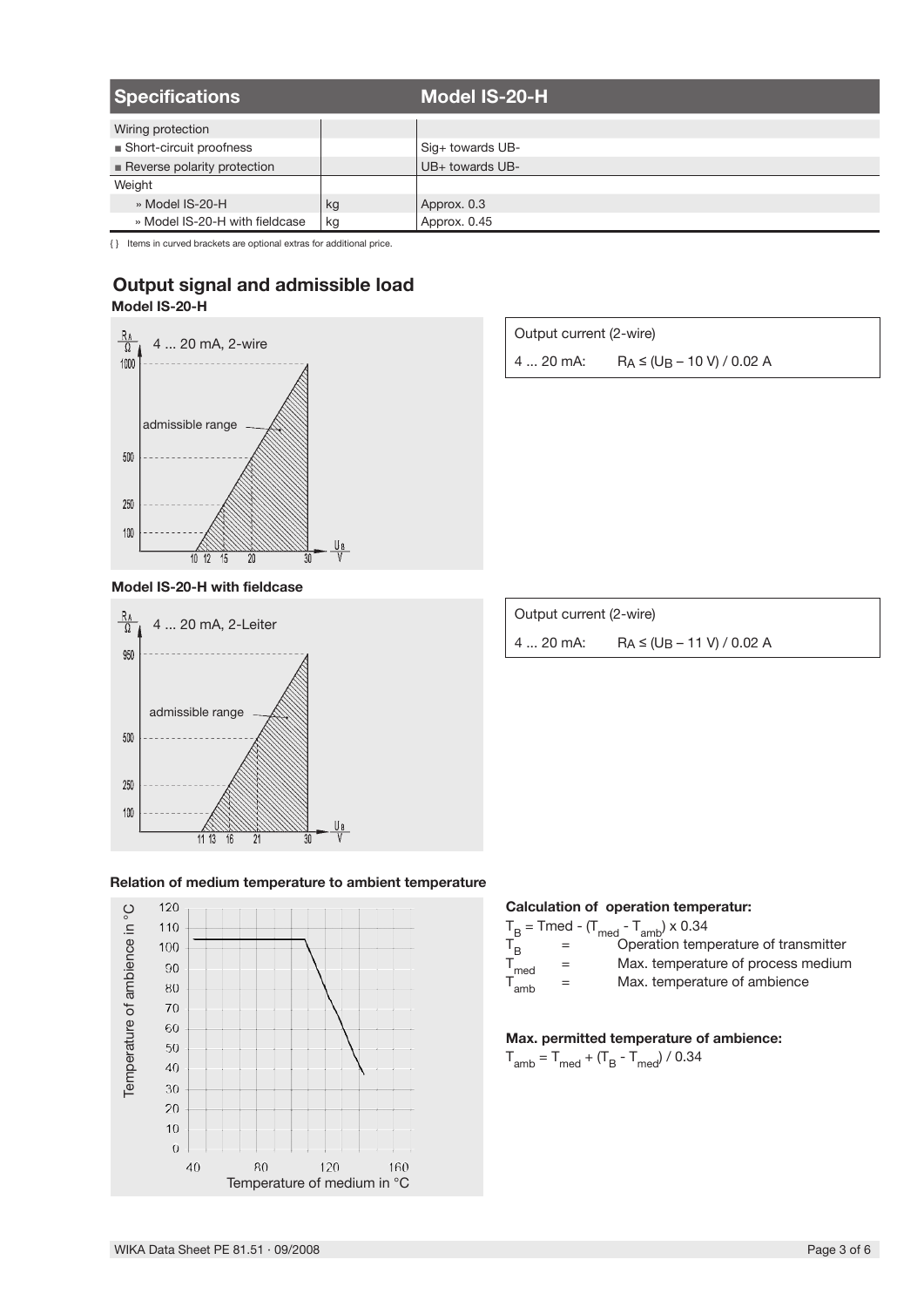## **Dimensions in mm**

Permissible temperature ranges depending on electrical connections; see table page 5.

#### **Electrical connections**

#### **IS-20-H**



For installation and safety instructions see the operating instructions for this product. For tapped holes and welding sockets please see Technical Information IN 00.14 for download at www.wika.de -Service

\*) Connectors are not included in delivery. \*\*) The respective values for your mounting position please find in the documentation of your high-pressure equipment supplier.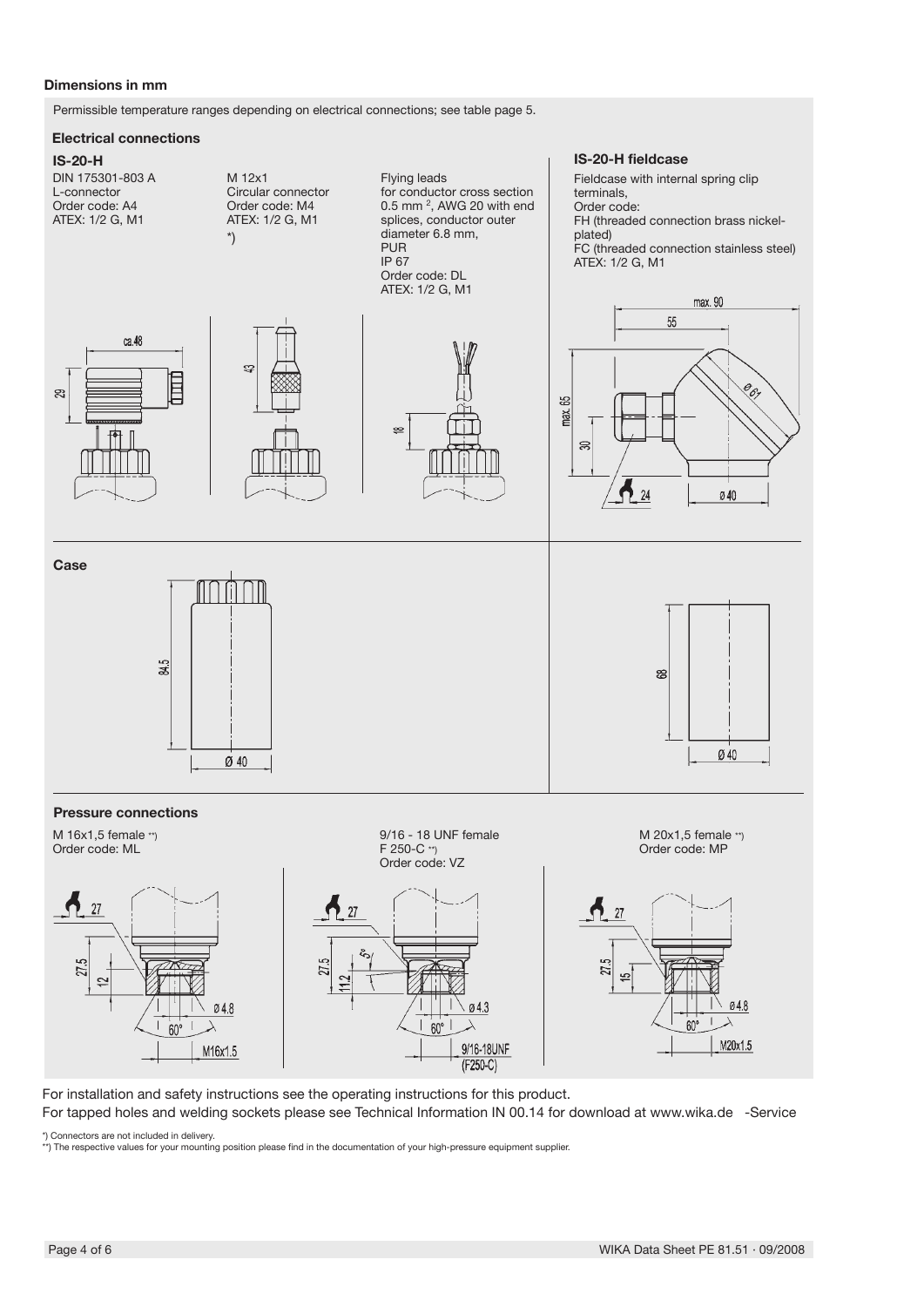# **Permissible temperature ranges depending on electrical connections**

| <b>Electrical connections</b> | Order-<br>code | Category      | Ambience-/ Medium temperature range                            |                                                                      |
|-------------------------------|----------------|---------------|----------------------------------------------------------------|----------------------------------------------------------------------|
| DIN 175301-803 A L-Connector  | A4             | $1/2$ G (IIC) | $-40+60$ °C (T6)<br>$-40+80$ °C (T5)<br>$-40$ $+105$ °C (T4)   | $-40$ $+140$ °F (T6)<br>$-40$ $+176$ °F (T5)<br>$-40$ $+221$ °F (T4) |
|                               |                | M1            | $-40$ $+105$ °C                                                | $-40$ $+105$ °F                                                      |
| M 12x1 Circular connector     | M4             | $1/2$ G (IIC) | $-25+60$ °C (T6)<br>$-25+80$ °C (T5)<br>$-25+90$ °C (T4)       | $-13$ $+140$ °F (T6)<br>$-13$ $+176$ °F (T5)<br>$-13$ $+194$ °F (T4) |
|                               |                | M1            | $-25+90 °C$                                                    | $-13$ $+194$ °F                                                      |
| Flying leads                  | DL             | $1/2$ G (IIC) | $-20+60$ °C (T6)<br>$-20$ $+80$ °C (T5)<br>$-20$ $+80$ °C (T4) | $-4+140$ °F (T6)<br>$-4+176$ °F (T5)<br>$-4+176$ °F (T4)             |
|                               |                | M1            | $-20$ $+60$ °C                                                 | $-4$ $+140$ °F                                                       |
| Fieldcase                     | FH. FC         | $1/2$ G (IIC) | $-50+60$ °C (T6)<br>$-50+80$ °C (T5)<br>$-50$ $+105$ °C (T4    | $-58+140$ °F (T6)<br>$-58+176$ °F (T5)<br>$-58+221$ °F (T4           |
|                               |                | M1            | $-50$ $+105$ °C (T4)                                           | $-58$ $+221$ °F (T4)                                                 |

# **Wiring details**

| <b>Wiring details</b>                |                                                                                                                                                                              |                          |                                   |             |                                       |              |
|--------------------------------------|------------------------------------------------------------------------------------------------------------------------------------------------------------------------------|--------------------------|-----------------------------------|-------------|---------------------------------------|--------------|
|                                      | L-connector<br>DIN 175301-803 A   M12x1, 4-pin                                                                                                                               | Circular connector       | Flying leads,<br>1.5 <sub>m</sub> | Field case  | (with internal spring clip terminals) |              |
|                                      | [3 (©                                                                                                                                                                        |                          |                                   |             |                                       |              |
| 2-wire                               | $0V = 2$<br>$UB = 1$                                                                                                                                                         | $UB = 1   0V = 3$        | $UB = brown   0V = green$         | $UB = 1$    | $0V = 2$                              | $Test + = 3$ |
|                                      |                                                                                                                                                                              |                          | screen / case                     | Test- $=$ 4 | screen $= 5$                          |              |
| Wire gauge                           | up to max.1.5 mm <sup>2</sup> -                                                                                                                                              |                          | 0.5 mm <sup>2</sup> (AWG 20)      |             |                                       |              |
| Cable diameter                       | $6-8$ mm<br>ship approval:<br>$10-14$ mm                                                                                                                                     | $\overline{\phantom{a}}$ | 6.8 mm (Order code: DL)           | $7-13$ mm   |                                       |              |
| Ingress protection<br>per IEC 60 529 | IP 65                                                                                                                                                                        | IP 67                    | IP 67                             | IP 67       |                                       |              |
|                                      | The ingress protection classes specified only apply while the pressure transmitter is connected with female<br>connectors that provide the corresponding ingress protection. |                          |                                   |             |                                       |              |